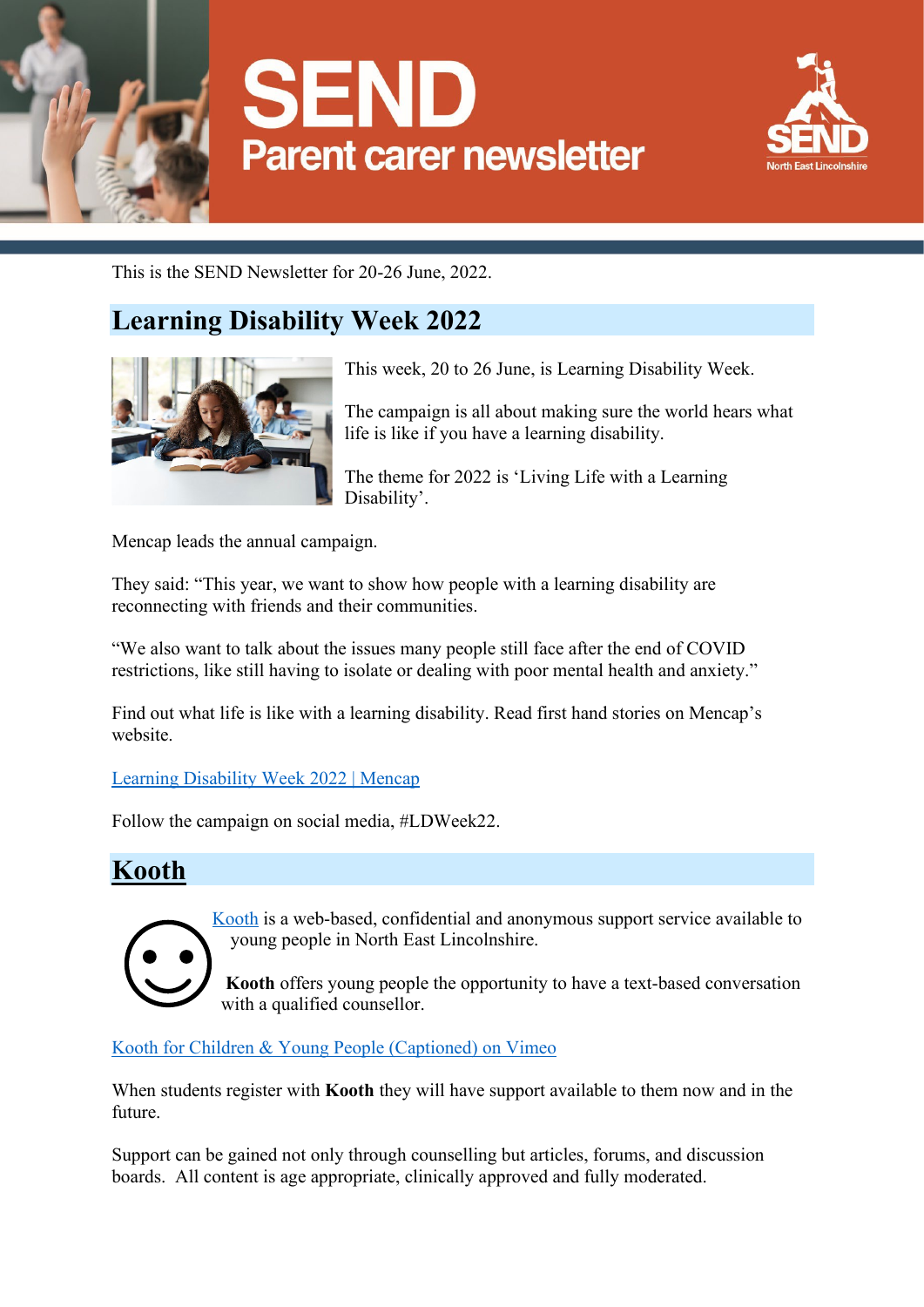## **FASD Awareness Session**



This Thursday, 23 June parent carers joined professionals for an online FASD awareness session.

Courtney is a local parent carer with first hand experience of parenting a child with FASD. She joined the session to share her experience.

She said: "My name is Courtney and I live with my wife and two adopted children who both have FASD, one is

formally diagnosed, and the other is awaiting a diagnosis.

"When I was asked to put together a little piece about being a parent of children with FASD, I was happy and excited to share my perspective on the ups and downs of everyday life, however, I found I struggled on where to start.

"But after a long pause and dealing with a phone call from school I decided to give you a glimpse of what it's really like living with FASD in the family.

Every day is different.

There are always different challenges from their behavioural symptoms, and the emotions that go with that.

Imagine this, your child is nine years old, five feet tall and wears clothes of a 16 year old.

They can, at any time regress to a distressed toddler and then display the attitude of a teenager and mimic risk-taking behaviours.

They can become heightened and aggressive both physically and verbally because they simply cannot process something as quick as other people.

They can be extremely creative as well as being very funny, and they also have many other great qualities like any other child.

This is a tiny example of living with a child with FASD, the invisible disability.

Just like any parents we have moments of great pride as well as worries, and we are learning every day. Our story is a little different to most. We appreciate that we have a chance to share it."

#### **Train to work with children and young people**

Would you like to train to work with children and young people?

Take Makaton training, SEND training, and first aid training, all for free.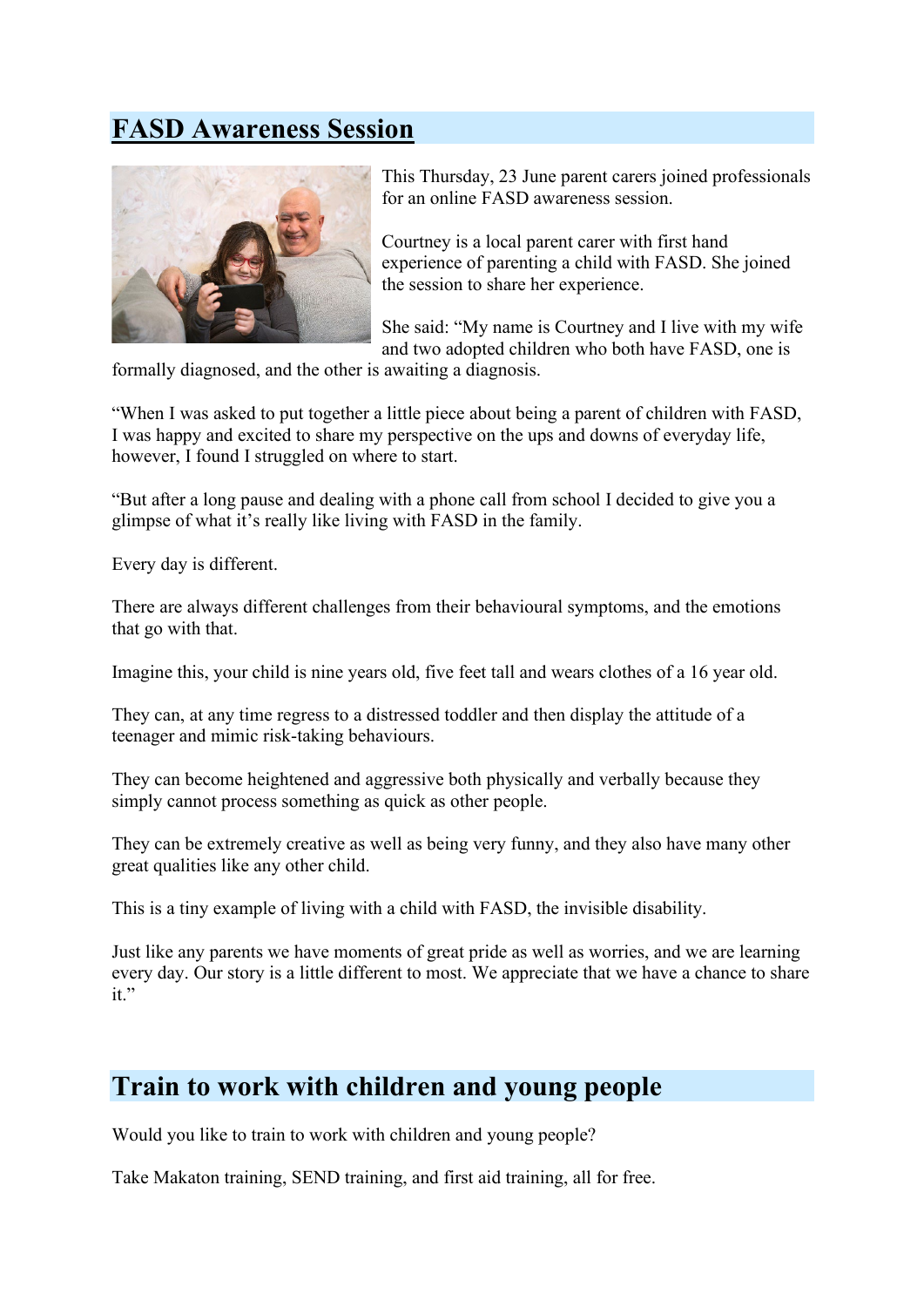There are additional courses and distance learning including understanding SEND, mental health, and to support teachers in the classroom.

Distance learning is free subject to eligibility.

Find out more. NELC SEND Local Offer | Train to work with [children and young people \(nelincs.gov.uk\)](https://sendlocaloffer.nelincs.gov.uk/train-to-work-with-children-and-young-people/)

#### **Education- June SENCo forum**





The SENCo forum took place on Monday 20 June.

[SENCo Forum, 20 June](https://www.youtube.com/watch?v=fUhGQXc8fdE)  2022 - [YouTube](https://www.youtube.com/watch?v=fUhGQXc8fdE)

### **Prepare for your EHCP Annual Review**

Is your child's EHCP Annual Review coming up?

- 1. Two weeks prior to the meeting date, information should be circulated which consists of information gathered from parents, child, and professionals about the EHCP.
- 2. **Prepare**. Read your EHCP plan which will be on the EHC Hub or you can request it from your coordinator.



- 3. **Voice of the child**. We encourage you to read the EHCP with your child so they can feel confident sharing their thoughts and we can capture their views.
- 4. **SENDIASS** provides impartial advice and support for education, health and social care. They can help you plan for meetings and reviews like this. What questions might you like to ask? Where can you find the information that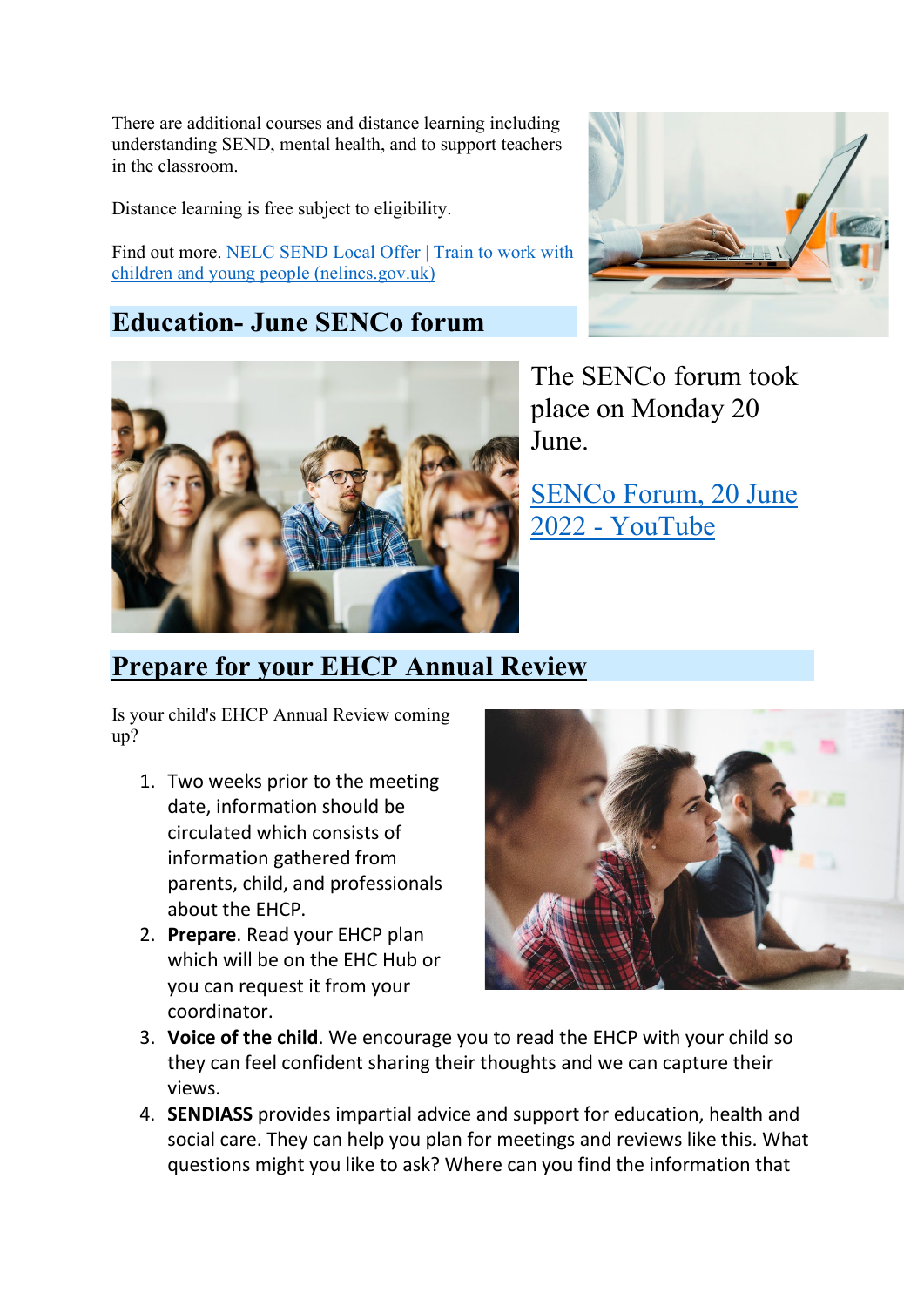you need ahead of the meeting or after based on your conversation? SENDIASS can attend with you if you feel you need support to communicate with the SENCo.

5. **Feedback.** EHCP Annual Review feedback form. It helps us to improve the process and experience for yourselves and others. [EHCP Annual Survey](https://annualreviewfeedback.questionpro.eu/)  [Review | QuestionPro Survey](https://annualreviewfeedback.questionpro.eu/)

## **Young people get involved in SEND green paper review**

# Get involved in something big. Make lasting change.

This week the SEND Young People's Advisory Group (YPAG) met to give their view on the Governments [SEND and AP Green paper.](https://assets.publishing.service.gov.uk/government/uploads/system/uploads/attachment_data/file/1073486/SEND_green_paper_-_guide_for_children_and_young_people.pdf)

If you are a child or young person with SEND and would like to share your thoughts, please email [clare.linfitt@nelincs.gov.uk](mailto:clare.linfitt@nelincs.gov.uk) before 5 July 2022 when we will be sending the views of children and young people, families, schools and the local authority through to [The Department](https://www.gov.uk/government/organisations/department-for-education)  [for Education.](https://www.gov.uk/government/organisations/department-for-education)



## **NELPCF drop-in session**

Join the NELPCF parent carer drop-in session.

Meet other parent carers and find out what they are doing.

Join us on Thursday 7 July from 10am-12pm at the Carers Support Centre, Town Hall Square, Grimsby, DN31 1HY.

Visit their website. [NELPCF](https://nelpcf.org.uk/)